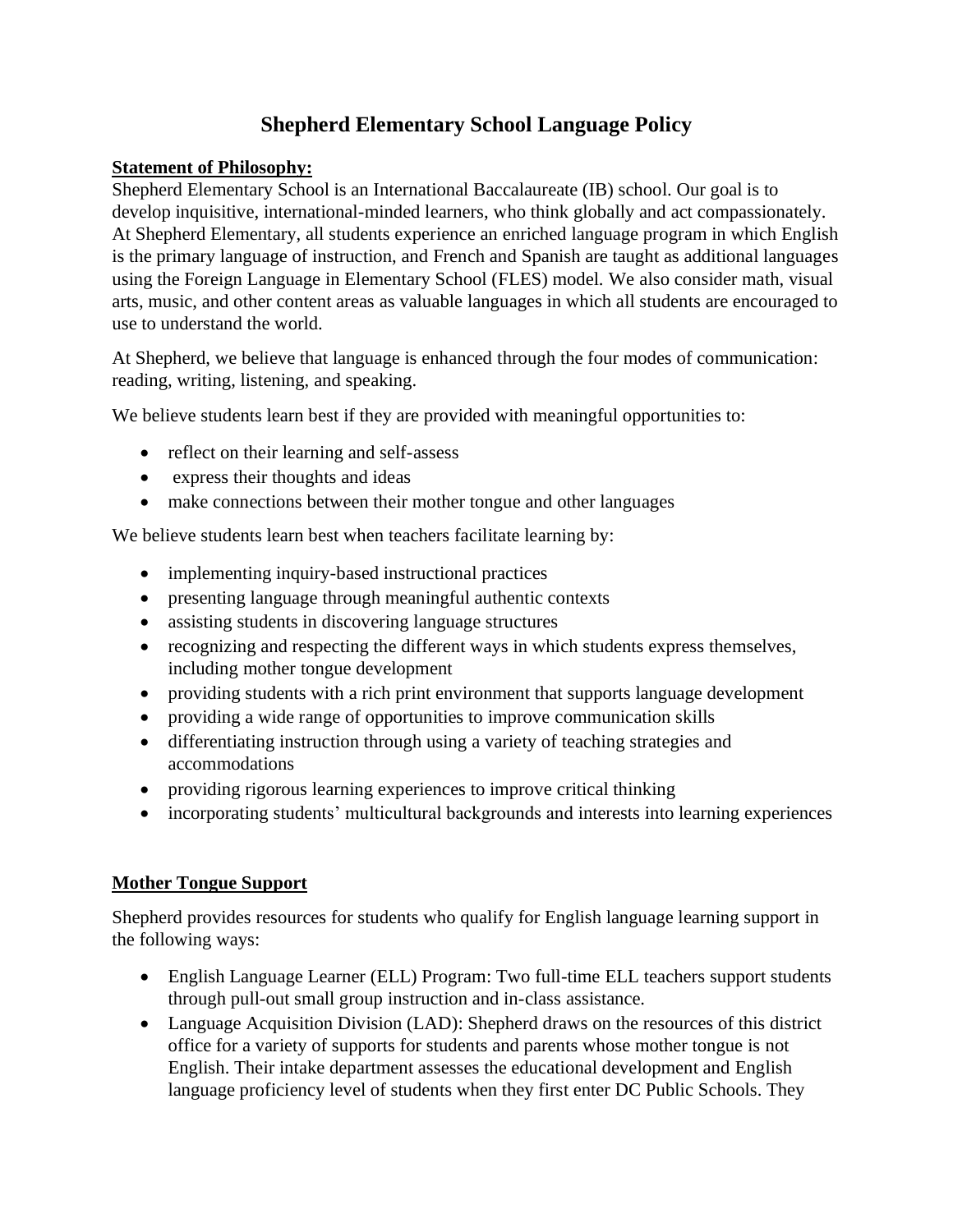provide print resources in a variety of languages for parents and teachers upon request. Also, they provide oral and written translation services when requested by a school or parents.

- Library Resources: Currently, French, Spanish, and English, are the languages represented in our school library as well as some Russian, Tagalog, Tigrinya, and Amharic resources provided through our school's ELL teachers. Teachers can also refer parents to the local Shepherd Park D.C. Public Library. This library also has resources in a variety of languages.
- Embassy Resources: The uniqueness of Washington, DC as a capital city enables schools, students, and parents to take advantage of the print and audio resources available in the cultural affairs office at each embassy. Teachers can utilize these resources for their students who need that support and inform parents on how they can utilize these resources as well.

## **Learning a Second Language**

Shepherd Elementary provides second language instruction to all students in French or Spanish beginning in PK3 at least twice a week. Language instruction is guided by the Foreign Language in Elementary Schools model, the District of Columbia World Language standards, and our school's IB Programme of Inquiry. In order to reach proficiency, we recommend students select a language track and study that language until they graduate in fifth grade. Through listening, speaking, reading, and writing, all students acquire a standard level of proficiency in Spanish or French. As the grade levels progress, the vocabulary expands, and students gain the knowledge and skills needed to use the target language. The acquisition of language is a continuum, and each individual student progresses at his/her own pace throughout the school year.

## **Language Development and the Student Profile**

*In line with the PYP, we strive for students to develop the knowledge, skills, and attitudes that will enable them to be successful language learners by incorporating the following IB learner profile attributes into daily instruction.*

**Inquirer:** We are curious. We ask questions and search for information. We know how to learn independently and with others. We learn with enthusiasm.

**Thinker:** We use creative thinking skills to better understand and take responsible action on difficult problems. We take initiative and make good choices.

**Communicator:** We express ourselves confidently and creatively in more than one language. We listen carefully to the ideas of others.

**Risk taker:** We are courageous and determined. We work independently and cooperatively to explore new ideas and strategies.

**Knowledgeable:** We develop and use our understandings by exploring a variety of subjects. We explore local and global issues and ideas.

**Principled:** We act with integrity and honesty. We have a strong sense of fairness and justice and respect others. We take responsibility for our actions and their consequences.